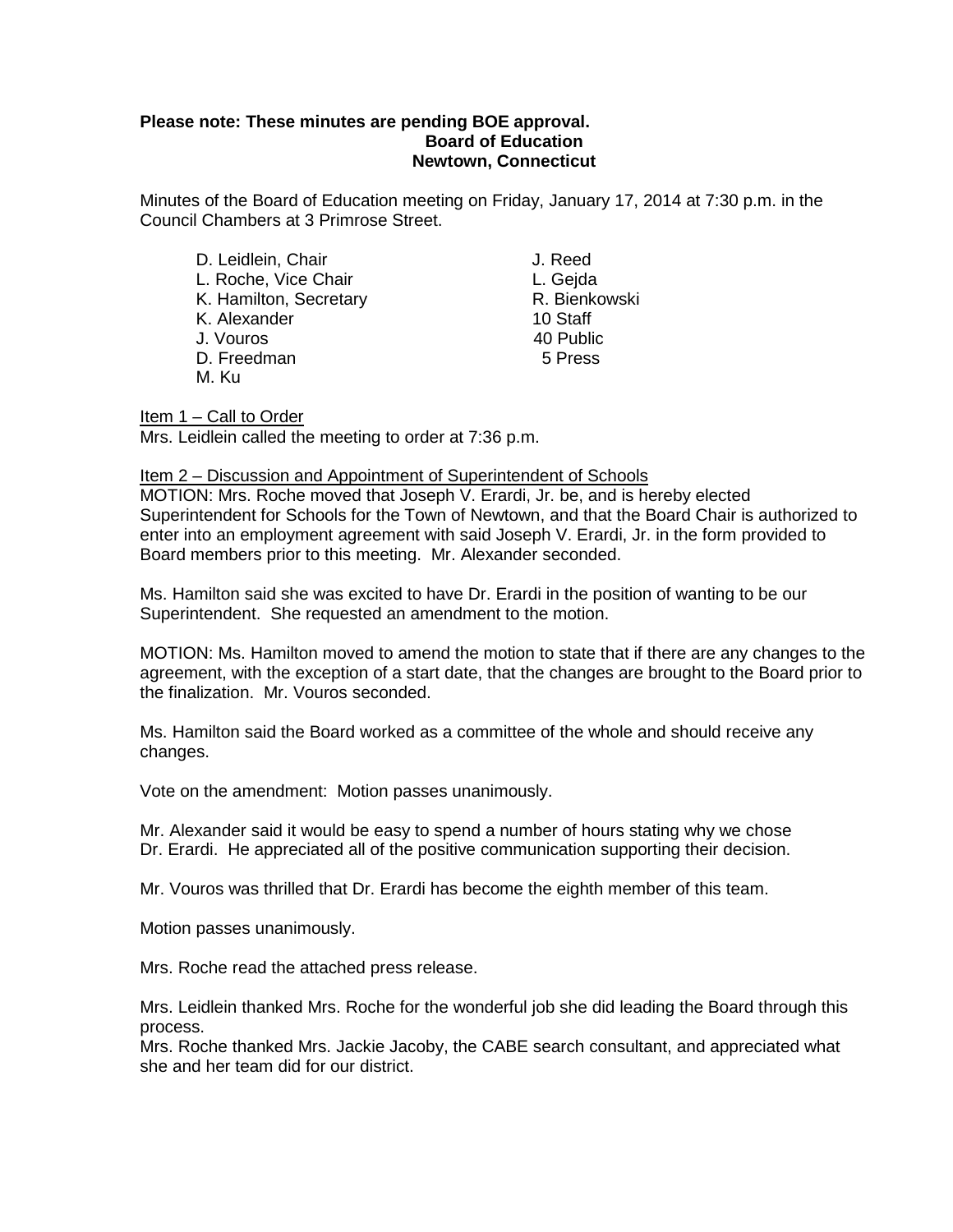Board of Education **-2-** Figure -2- January 17, 2014

Mr. Freedman found that Dr. Erardi has been an incredible asset to Southington. People commented that this was Southington's gift to Newtown. Relationships he built there are extraordinary. He is very grateful that he is coming to us.

Mrs. Leidlein stated that our Board has gone through emotional decisions in the past. When Dr. Reed came on we knew we had a strong leader to guide us through a difficult time. She has the same feeling of confidence that this is the right decision for Newtown and welcomed Dr. Erardi.

Dr. Erardi thanked the Board, Dr. Reed and Mrs. Jacoby. He is humbled to be the next Superintendent for Newtown. Newtown is the only other district in the country that he would have been interested in. He will be respectful of the past, will work hard in the present, and is excited about the future of the Newtown schools.

MOTION: Mr. Alexander moved to adjourn. Mrs. Roche seconded. Motion passes unanimously.

Item 3 – Adjournment The meeting adjourned at 7:52 p.m. A reception followed.

Respectfully submitted:

\_\_\_\_\_\_\_\_\_\_\_\_\_\_\_\_\_\_\_\_\_\_\_\_\_\_\_\_\_\_\_ Kathy Hamilton **Secretary**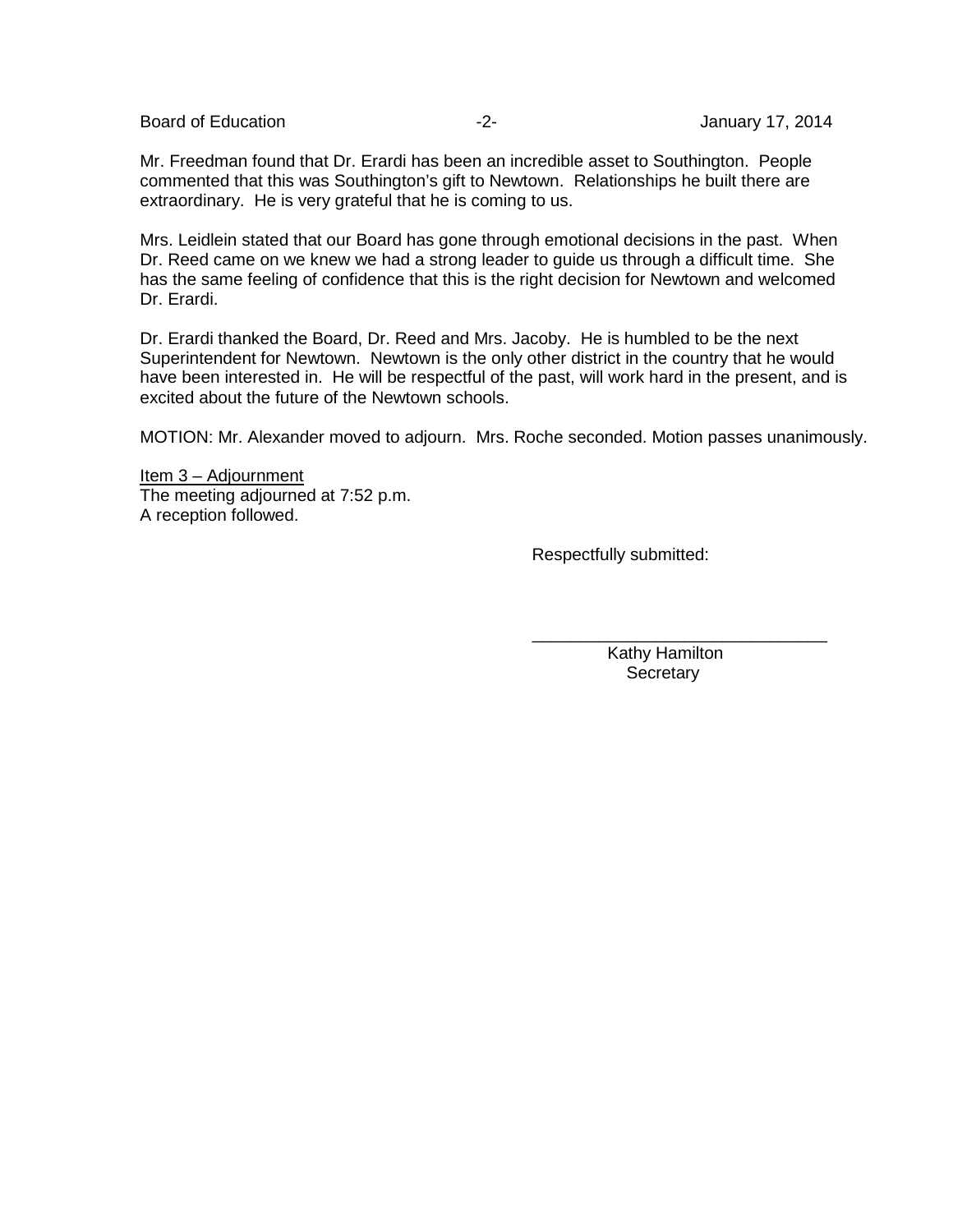January 17, 2014

## **The Newtown Board of Education Selects Dr. Joseph Erardi as Superintendent of Schools**

We are very pleased to announce the selection of Dr. Joseph Erardi as the new Superintendent of the Newtown Public Schools. Dr. Erardi comes to us with an impressive career as a teacher, where he was recognized as an Honoree for an American Teacher Award, assistant principal, high school principal and civic leader, having received "Chamber of Commerce Businessman of the Year". Dr. Erardi has served successfully as Superintendent of Schools for the last 14 years, in three distinctly different CT communities, the last eight years of which were in Southington, CT. In each of these communities he achieved evaluations of distinction from the Boards of Education and has been highly regarded by staff and parents for the masterful way he engaged, collaborated and partnered with all stakeholders while raising academic expectations and student achievement.

The selection of the Superintendent is one of the most important decisions that the Newtown Board of Education will make for our schools and our community. We are extremely appreciative of the over 575 individuals who participated in the superintendent search through surveys and focus groups, providing their perspectives in helping define the qualities of an ideal Superintendent for Newtown. Focus groups were held in September, October and November of 2013 with the Board of Education, faculty, students, administrators, school support staff, parents, PTA leadership, clergy, community members including senior citizens, Board of Education support staff, town staff and town officials including the Legislative Council, Board of Finance and Board of Selectman. The Newtown Superintendent Search Survey was available on-line from September 10, 2013 through October 25, 2013. The majority (69%) of the over 400 surveys were completed by parents and community members and (31%) completed by school staff, town officials, town staff and students. The Newtown Board of Education members have given their commitment of time and talent throughout this comprehensive process and chose Dr. Erardi unanimously for this leadership position. The unity of thinking represented in this decision speaks well for the future of the Newtown Public Schools and Community.

Over 30 candidates submitted complete applications and these were carefully reviewed for fit with the profile of qualities desired by the many constituents who gave us input. The Newtown Board of Education conducted several rounds of interviews and extensive reference checks. Through this process, Joe rose to the top of a very competitive group. Several of the candidates the Board interviewed were well qualified and would have provided strong leadership for the District; but Dr. Erardi was exceptional for his depth and breadth of understanding not only of the academic side of the equation but the human side as well.

Throughout the interview process Joe exhibited deep knowledge about instruction, particularly with the recent initiative to restructure K-8 literacy with Reader's/Writer's Workshop, and also improving student achievement evidenced by Southington's